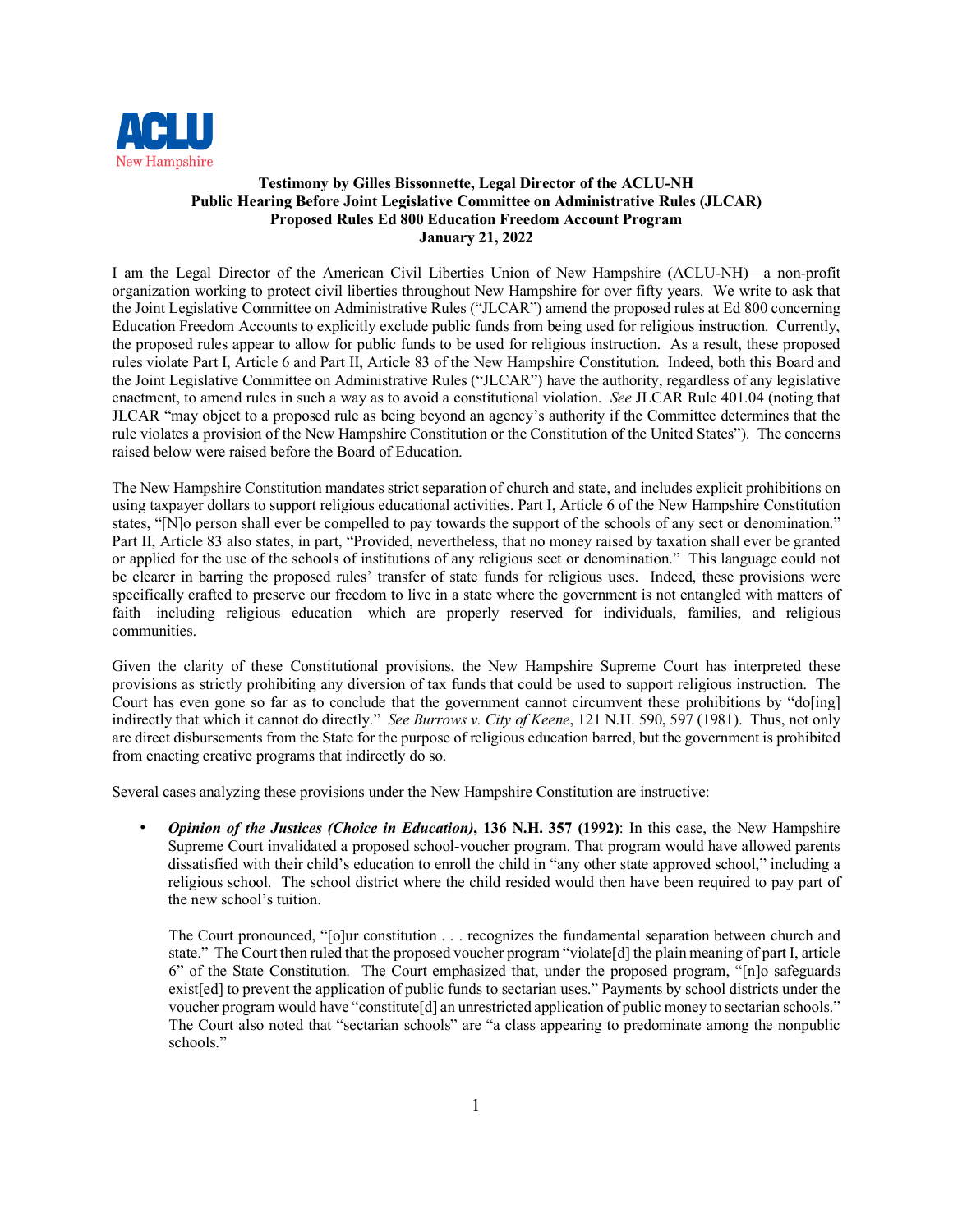• *Opinion of the Justices***, 109 N.H. 578 (1969)**: In this case, the New Hampshire Supreme Court struck down legislation that would have authorized local governments to "grant a tax exemption of \$50.00 per year on the residential real estate of any person having at least one child attending a nonpublic school." As the Court explained, the program violated Part II, Article 83 because "[i]t would make available to the parents funds which they could contribute directly to the nonpublic school, including parochial schools, without restricting the aid to secular education." The Court added: "[T]he amount of \$50.00 may seem small, yet if the principle were upheld, the amount could be increased to a point whereby it could be used as a means of fully supporting such schools."

The unmistakable takeaway from these two opinions is that the New Hampshire Supreme Court has interpreted these specific state constitutional provisions robustly separate and apart from whatever independent protections the federal constitutional may provide.

The U.S. Supreme Court's 2017 decision in *Trinity Lutheran Church of Columbia v. Comer*, 137 S. Ct. 2012 (2017), does not change this result as to the proposed rules' constitutionality as drafted. *Trinity Lutheran* was narrow and limited to far different circumstances. There, the Court held that a state violated the federal Free Exercise Clause by denying a church-operated preschool—solely because of its religious status—a grant to purchase a rubber surface for its playground. The record in *Trinity Lutheran* contained no evidence that the playground was used for religious activity. Thus, the Court strictly limited the scope of its holding: "This case involves express discrimination based on religious identity with respect to playground resurfacing. We do not address religious uses of funding or other forms of discrimination. Here, unlike *Trinity Lutheran*, the funds allocated under the proposed rules could go directly to religious uses."[1](#page-1-0)

The U.S. Supreme Court's 2020 decision in *Espinoza v. Montana Department of Revenue*, 140 S. Ct. 2246 (2020), also does not change this analysis as to the proposed rules' constitutionality as drafted. In *Espinoza*, the Court held that it violated the Free Exercise Clause for a state to disqualify sectarian schools from receiving the benefit of a scholarship. But, here, modifying the proposed rules to ensure that scholarship funds are not put to religious uses would not, unlike *Espinoza*, deprive a student of a scholarship in violation of the Free Exercise Clause; rather, such a change would merely restrict how the funds are used and serve New Hampshire's longstanding interest in avoiding state funding of religious educational activities.

Indeed, the First Circuit Court of Appeals—including Justice David Souter formerly of the United States Supreme Court—recently agreed with this analysis in *Carson v. Makin*, 979 F.3d 21, 40 (1st Cir. 2020), where that Court held that the requirement in Maine's tuition assistance program that a private school had to be a nonsectarian school to receive tuition assistance payments did not infringe on parents' First Amendment free exercise of religion rights because the Court understood the statutory restriction to bar funding for such schools "based on the religious use that they would make of it in instructing children in the tuition assistance program."[2](#page-1-1)

For these reasons, the ACLU-NH respectfully urges JLCAR to amend the proposed rules to ensure that public funds are not used for religious instruction, as such a change is necessary to be consistent with the New Hampshire Constitution.

<span id="page-1-0"></span><sup>1</sup> Indeed, in *Locke v. Davey*, 540 U.S. 712 (2004), the U.S. Supreme Court held that a state regulation prohibiting use of state scholarship funds to pursue a degree in theology did not violate the federal Free Exercise or Equal Protection Clauses. Following *Locke*, the *Trinity Lutheran* Court emphasized that, on the specific facts of the case before it concerning a playground, the state had "expressly den[ied] a qualified religious entity a public benefit solely because of its religious character." *Locke* was different, explained the *Trinity Lutheran* Court, because the scholarship applicant there "was not denied a scholarship because of who he was; *he was denied a scholarship because of what he proposed to do —use the funds to prepare for the ministry*." Here, like *Locke* and unlike *Trinity Lutheran*, if the proposed rules were to contain provisions ensuring that public funds were not put to religious uses, it would not violate federal Free Exercise principles because it would restrict simply how funds are to be expended. 2 The Supreme Court is now considering this case, with oral argument having occurred on December 8, 2021.

<span id="page-1-1"></span>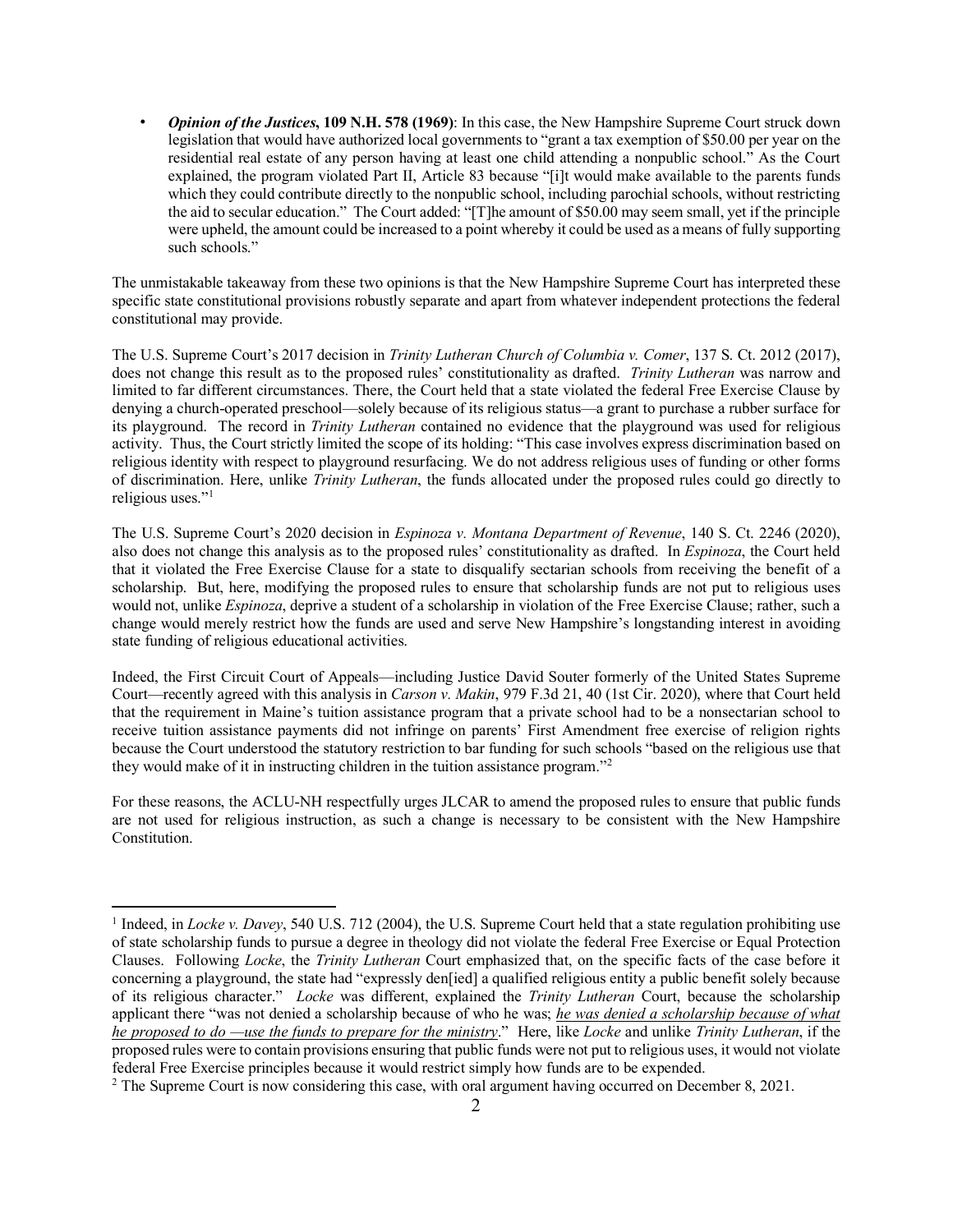

November 10, 2021

Dear Chairman Cline and Members of the State Board of Education,

I am writing to detail our concerns with the initial proposal made by the Board with regard to Education Freedom Accounts(EFAs). While much of our opposition to this program lies with its numerous statutory shortcomings, so much so that the NH House never passed this program through the regular committee process, we would still like to highlight a few areas where we feel the regular rule proposal put forward ought to be revised, since RSA 194 is current law and requires that the rulemaking process occur:

- 1) Qualifying EFA Expenses Proposed Ed 804.02 remains thin at best on putting guardrails around the types of qualifying expenses that may be deemed educational by the scholarship organization. While the proposal puts some limits on specific expenses already outlined in statute, it fails to properly narrow RSA 194-F:2, II(o) which allows a 3<sup>rd</sup> party (the scholarship organization) to approve "any other educational expense approved by the scholarship organization". Our concern lies in the fact that the scholarship organization, without approval of the NH State Board of Education or the Department, can approve any expense it considers educational and deems proper. The proposed rules do not put guidelines forward on this fact other than subsection (d), which merely says "The scholarship organization shall publish on its website a policy for pre-approval of qualifying educational expenses consistent with RSA 194-F:2, II(o) and this section." This could leave precious public money being spent on educational expenses that would never pass scrutiny by local officials, voters or even the state legislature.
- 2) Ed 804.01 makes some clarification about certain types of differentiated aid payments but not with respect to Free and Reduced Lunch (FRL). This is concerning because in the statute there is no income limitation beyond the initial entry period into the program. As we know from the debate held in Senate Finance, a family could income qualify the first year, then have a substantial increase in their income level, and still qualify to receive EFA funds. We think it should be spelled out clearly in the rules that under RSA 194-F:2, I, any differentiated aid that would require income-based verification in a traditional public school, such as FRL, ought to be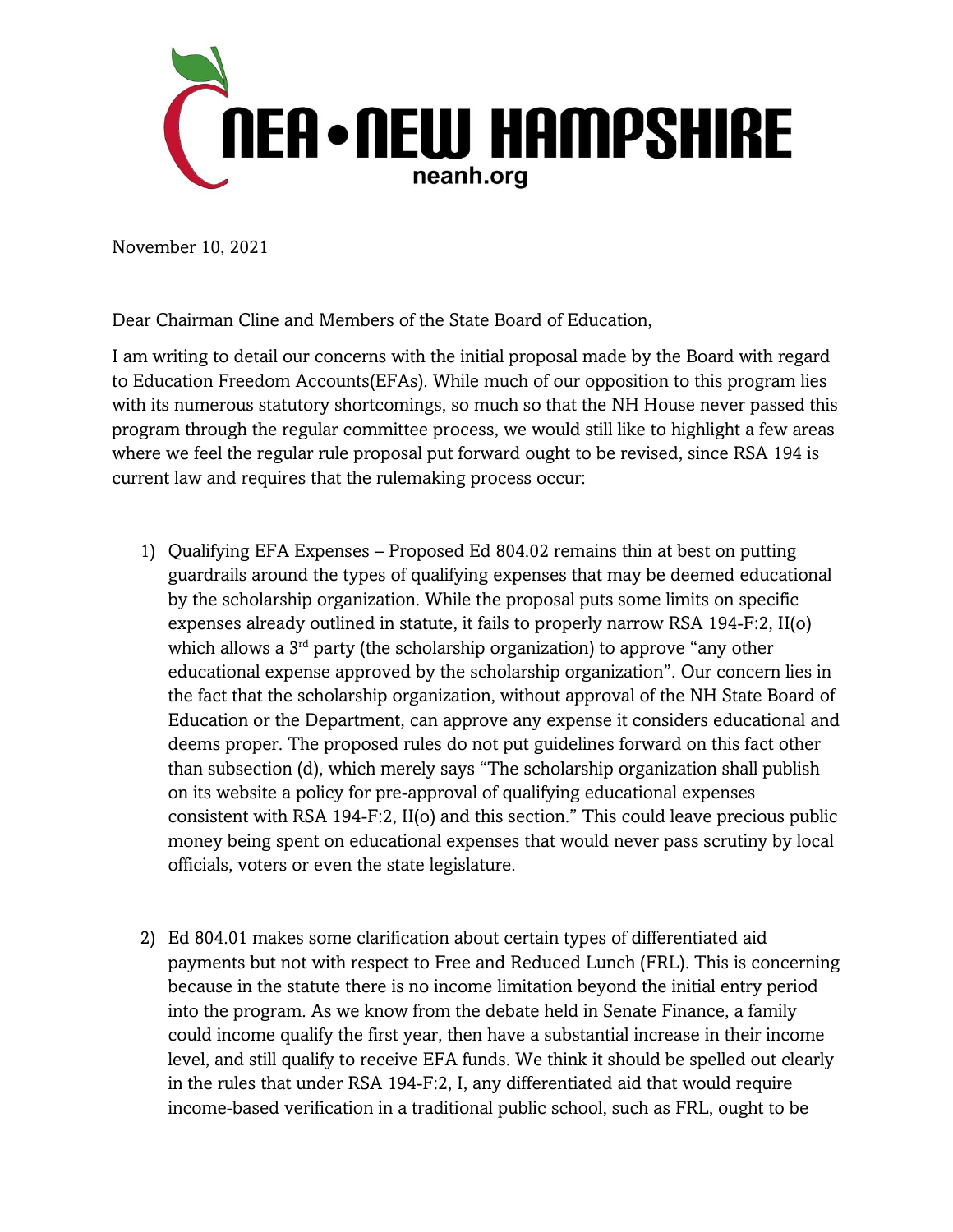verified annually in order to continue to make such additional aid payments into an EFA.

- 3) Rules around student safety seem to be absent from the rules laid out in this proposal. While it appears that background checks are now required for an education service provider to demonstrate takes place, there is still "no stipulation that a negative background check will result in a bar from participation in the EFA program" as the JLCAR attorneys observed from the Board's Interim rule proposal earlier this year for EFAs. There are also other types of safety concerns not addressed in these proposed rules. For example, the rules also do not spell out facility requirements if an education service provider is using a brick-and-mortar facility to conduct instruction, such as fire, ADA, and other such safety codes.
- 4) The proposed rules also omit clearly outlined protections for students from discriminatory admissions policies by education service providers. The State Board should be making it crystal clear that an EFA student cannot be discriminated against for any of the reasons outlined in New Hampshire's antidiscrimination laws by clarifying the apparent confusion between RSA 194-F:6 Requirements for Education Service Providers and RSA 194-F:7 Independence of Education Service Providers.

In addition to these points, we hope that the Commissioner and the State Board will urge the JLCAR to file legislation to address the myriad of recommended statutory policies outlined by JLCAR attorneys during the interim rule making process that can only be addressed through the legislative process.

Sincerely,

Megan Tuttle

Megan Tuttle President, NEA-NH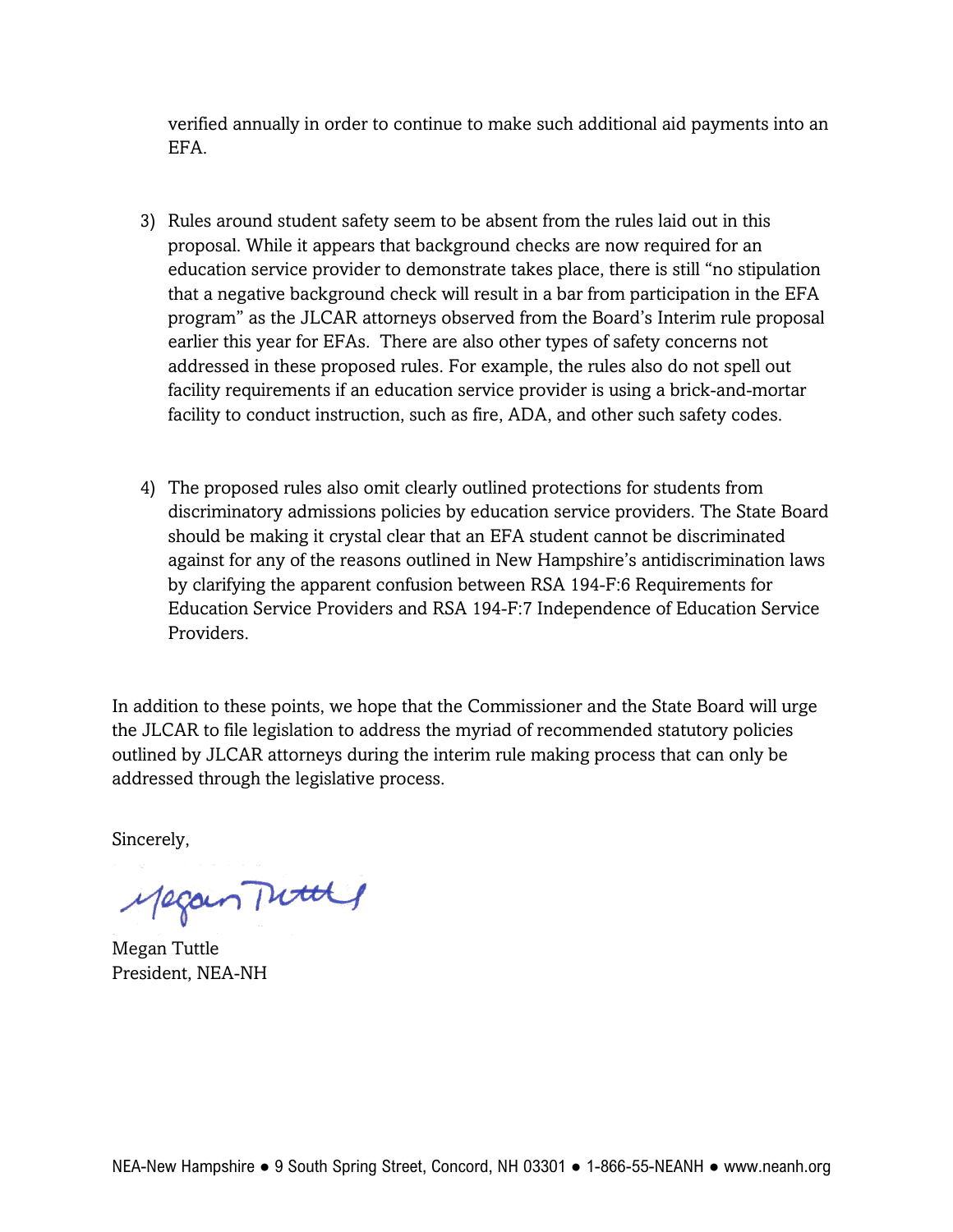

ATTORNEYS AT LAW

**Gerald M. Zelin** 603.792.7408<br>
Admitted in NH<br>  $\alpha$ zelin@dwmla

qzelin@dwmlaw.com

670 N. Commercial Street, Suite 207 Manchester, NH 03101-1188 603.716.2895 Main 603.716.2899 Fax

January 20, 2022

*Via email* 

Joint Legislative Committee on Administrative Rules State House Concord, N.H. 03301-3680

RE: Proposed Ed 800 (Education Freedom Accounts)

Dear Members of the Joint Legislative Committee on Administrative Rules:

I represent the New Hampshire Association of Special Education Administrators (NHASEA). The organization's 200 plus members include the special education directors of nearly every school district in New Hampshire. The NHASEA's membership also includes the special education directors of most New Hampshire private schools that are stateapproved to provide publicly financed special education.

# **Executive Summary**

The NHASEA urges JLCAR to object to two provisions in the State Board of Education's Conditional Approval Request dated January 18, 2022.

The first provision, Ed  $804.01(c)(2)$ , allows "a medical professional" licensed to practice in any state to determine that a child has a "disabling condition," in which case the student's voucher increases to include differentiated aid ordinarily available only to students who qualify for special education. In response to protests that this rule allowed medical professionals to diagnose disabilities outside their expertise, such as permitting dermatologists to diagnose epilepsy, the State Board recently added a proviso stating that the "medical professional" must be "listed under Ed 1107.04 Table 1100.1, as a qualified examiner for the particular condition."

The proposed rule is a masquerade. It allows a student who in fact does not qualify for special education to receive an increased voucher as if he or she truly qualified. The rule bypasses the process the special education laws require for identifying a student as eligible for special education. The rule also omits one of the essential eligibility criteria the special education laws establish. The State Board of Education's expressed rationale for the proposed rule is fallacious. The recently-added proviso is hollow, because Ed 1107.04 Table 1100.1 contains no limitations.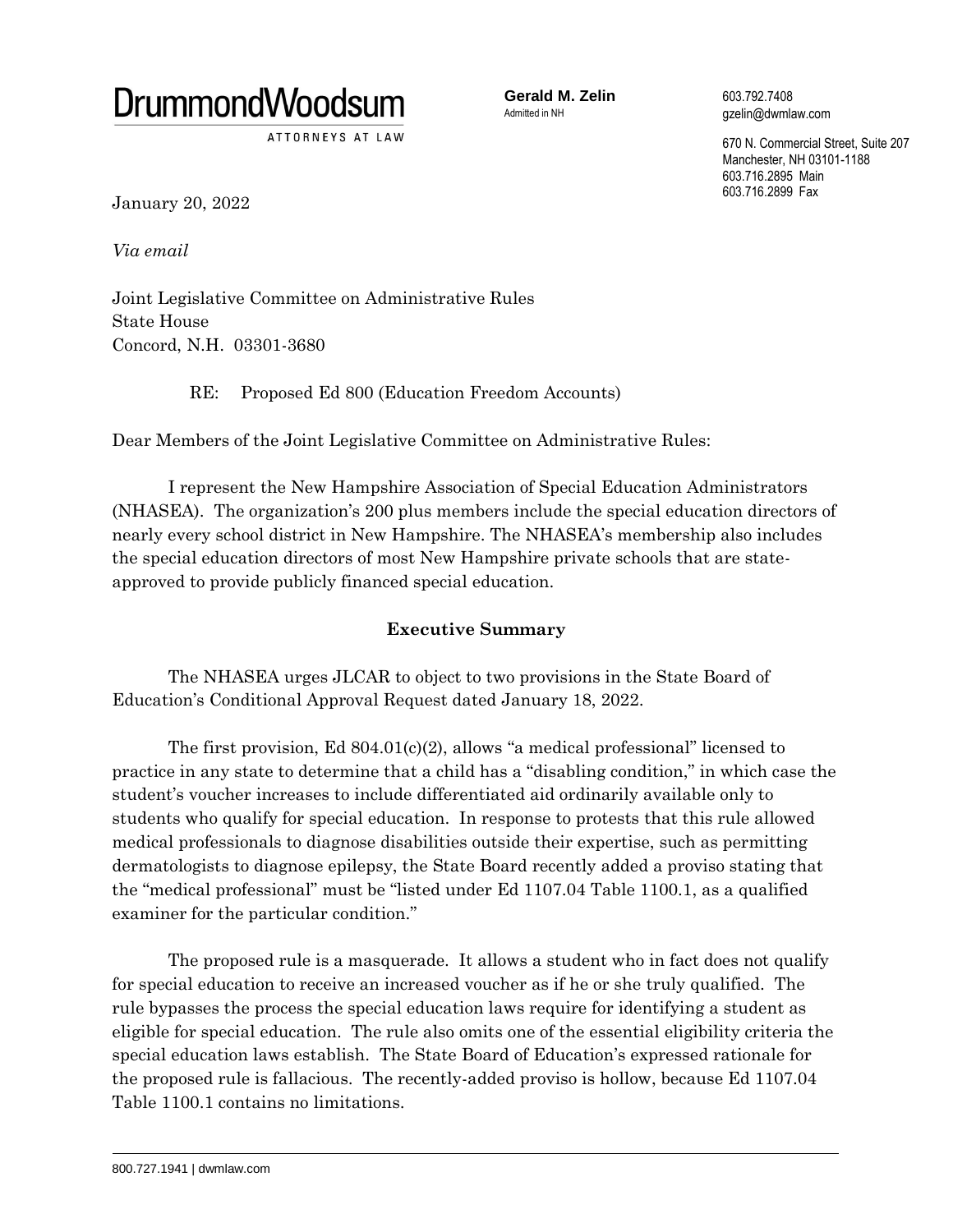Ed  $804.01(c)(2)$  is simply a raid on the public treasury to increase the size of a voucher beyond what RSA 194-F allows. Adding insult to injury, none of the voucher money must be spent on special education.

The second provision, Ed  $805.01(c)(2)$ , requires that the notice parents receive when applying to participate in the EFA program include the following statement:

> A child with a disability participating in an EFA program and enrolled in a public school under RSA 194-F:2, II (d) … is entitled to a FAPE…. The school district in which the child with a disability participating in the EFA program enrolled in a public school under RSA 194-F:2, II(d) resides is responsible for the provision of FAPE.

This is a back-handed way of directing the school district in which a student resides to somehow provide special education at a distant public school over which the district of residence has no control.

In addition to being impractical, this rule contradicts the plain language of RSA 194- F:4, III. The rule also exceeds what the special education laws demand and imposes a new unfunded state mandate on the district of residence.

Proposed Ed  $805.01(c)(2)$  is outrageous because it compels the district of residence to pay for special education after being stripped of all state aid tied to the student, including differentiated aid for special education.

Aside from those two specific provisions related to special education, the NHASEA notes that the proposed rules squander the opportunity to remedy a constitutional flaw in the enabling statute. Specifically, RSA 194-F:2, II lists the categories of expenses that can be paid with EFA funds. The list concludes with RSA 194-F:2, II(o), a "kitchen sink" provision that allows spending EFA funds on "[a]ny other educational expense approved by the scholarship organization."

As the U.S. Supreme Court reiterated last week when striking down OSHA's compulsory vaccination rules, a basic principle of constitutional law prohibits the legislature from enacting laws that delegate open-ended discretion. *National Business Federation of Independent Businesses v. Department of Labor,* 595 U.S. \_\_ (January 13, 2022) (Gorsuch, concurring, slip op. at 5). Similar constitutional principles prohibit executive branch agencies from adopting rules without standards. Objective standards confining discretion discourage arbitrariness, favoritism, and corruption.

RSA 194-F:2, II(o), by delegating open-ended discretion to the Children's Scholarship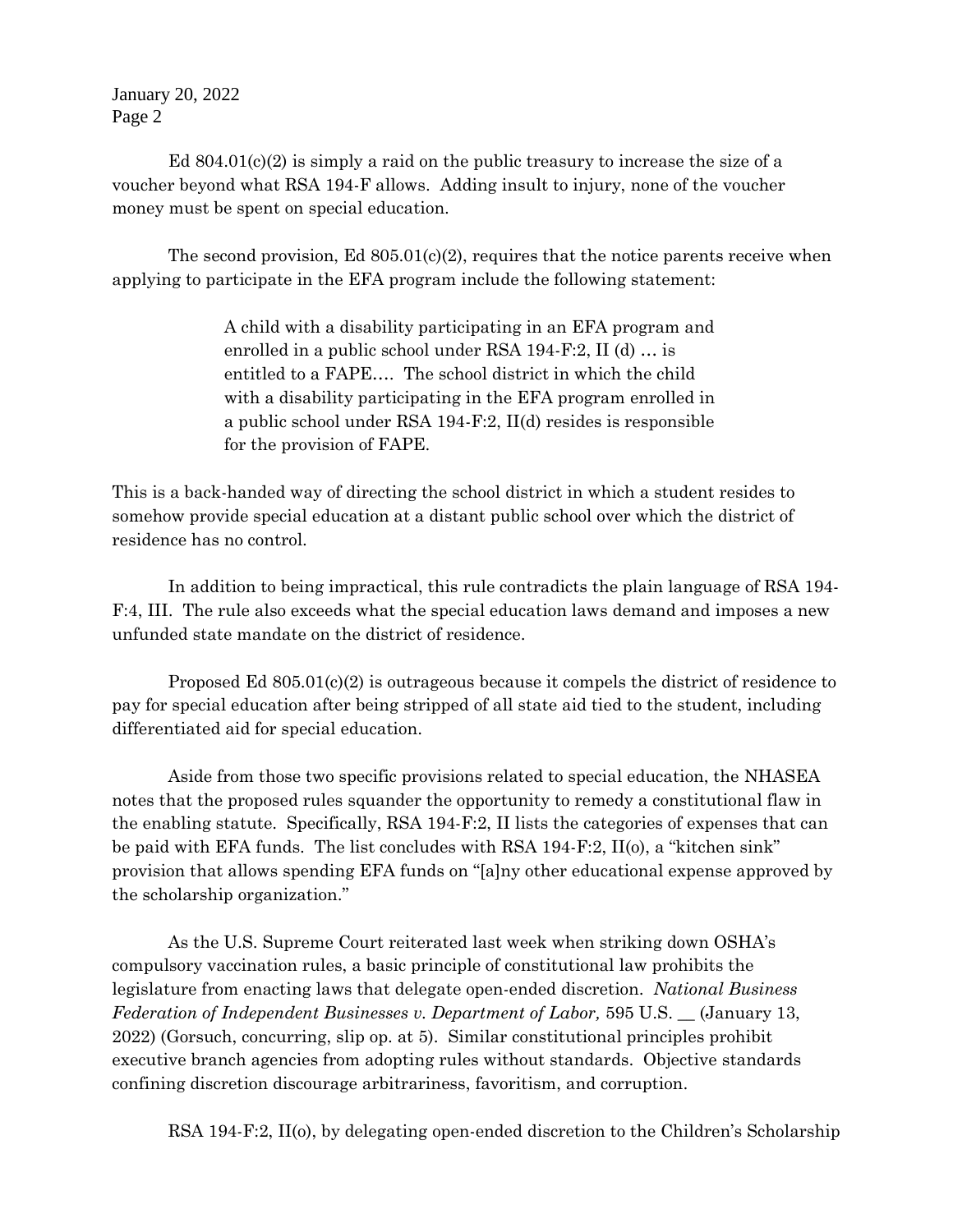Fund, violates those constitutional principles to an extreme degree. The statute delegates broad discretion to a private entity doling out public money, without any public control over how that private entity exercises its discretion.<sup>1</sup>

The proposed rules could correct that flaw by adding some guard rails, such as prohibiting the expenditure of vouchers on "educational" programs that teach hate, bigotry, or divisive concepts.

#### **The Standards for JLCAR Review**

RSA 194-F:4, XV authorizes the State Board of Education to "adopt rules that are *necessary* for the administration of this chapter." (Emphasis added.)

In ordinary cases JLCAR may object to a proposed rule only if the proposal is:

- (a) beyond the authority of the agency;
- (b) contrary to the intent of the legislature;
- (c) not in the public interest; or
- (d) deemed to have a substantial economic impact not recognized in the fiscal impact statement.

RSA 541-A:13, IV.

 $\overline{a}$ 

However, since these proposed rules will impact school districts, the State Board must also comply with the following additional statutes:

- RSA 541-A:25, like Part 1, Article 28-a of the New Hampshire Constitution, prohibits rules that "mandate or assign any new expanded, or modified programs or responsibilities to any political subdivision in such a way as to necessitate further expenditures by the political subdivision."
- RSA 541-A:26 bars the State Board from imposing new costs on school districts under the pretense of administering a federal mandate when the proposed state rule in fact exceeds what federal law demands.
- RSA 541-A:27 compels the State Board, when proposing a rule that purports

<sup>1</sup> For example, the *Manchester Union Leader* has reported that the Children's Scholarship Fund denies it must comply with New Hampshire's Right to Know Law, RSA 91-A. On November 30, 2021, I wrote to the Director of the Children's Scholarship Fund of New Hampshire asking whether that was true and also seeking a copy of any written criteria it follows when approving vendors and expenses other than the criteria already published in the Provider Handbook posted on the Fund's website. I received no response.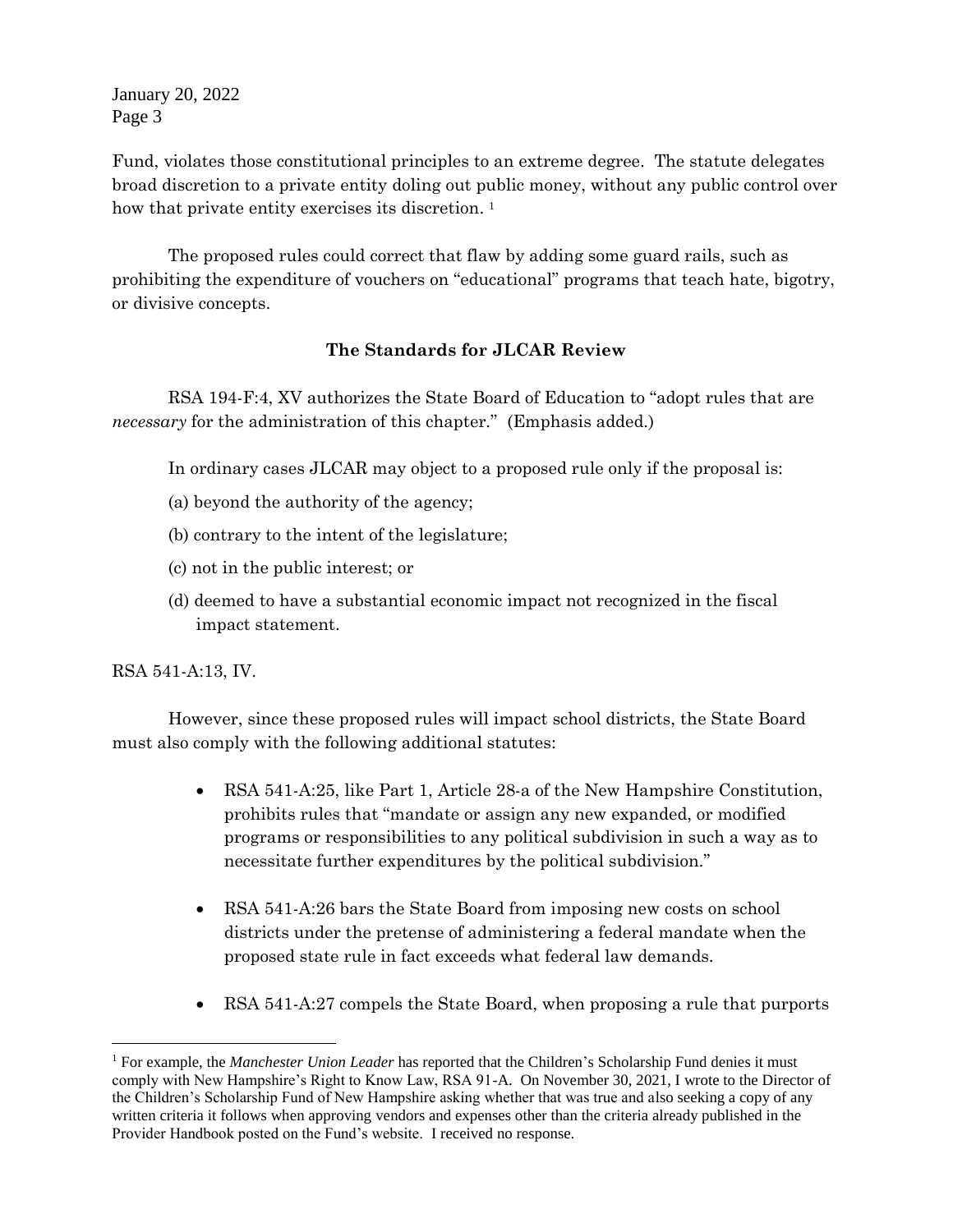> to enforce a federal mandate, to cite the specific federal law compelling that result.

- RSA 186-C:3-a, I-a directs the State Department of Education, when regulating special education, to refrain from imposing duties on school districts that "exceed what is necessary for compliance with this chapter and with state and federal law regarding the education of children with disabilities."
- RSA 186-C:16-c instructs the State Board, when proposing a "special education rule which exceeds the minimum requirements of state or federal law," to identify the state and federal laws being exceeded and to explain the reasons for exceeding those minimum requirements.

Proposed Ed  $804.01(c)(2)$  and Ed  $805.01(c)(2)$  violate those statutes, as I will explain below.

## **1. Proposed Ed 804.01(c)(2), increasing the voucher if a medical professional unilaterally identifies an EFA student as disabled.**

If an EFA student qualifies for special education, the size of the voucher rises. This is because RSA 194-F takes whatever state aid the resident school district would ordinarily receive for the student and transfers that money to the voucher. <sup>2</sup> This state aid includes two components: (a) basic "adequacy aid," which the state pays for all students; 3 and (b) "differentiated aid," which the state pays for certain categories of students over and above basic adequacy aid. <sup>4</sup> Differentiated aid currently totals \$2,037.11 annually for each special education student. <sup>5</sup>

For brevity, I will call this differentiated aid a "special education bonus."

Proposed Ed 804.01 offers two alternative paths to qualify for a special education bonus. The proposed rule reads as follows:

> (c) A pupil shall be eligible for the differentiated aid amount set forth in RSA 198:40-a, II(d) for EFAs under RSA 194-F if there has been either:

> > (1) A determination of eligibility for special

 $\overline{a}$ 

<sup>2</sup> RSA 194-F:2, I; proposed Ed 804.01(c).

<sup>3</sup> RSA 198:40-a, II(a).

 $4$  RSA 198:40-a, II(b)-(e).

<sup>5</sup> RSA 198:40-a, I, II(d), :40-d; https://www.education.nh.gov/sites/g/files/ehbemt326/files/inline-documents/sonh/fy2022 explained.pdf.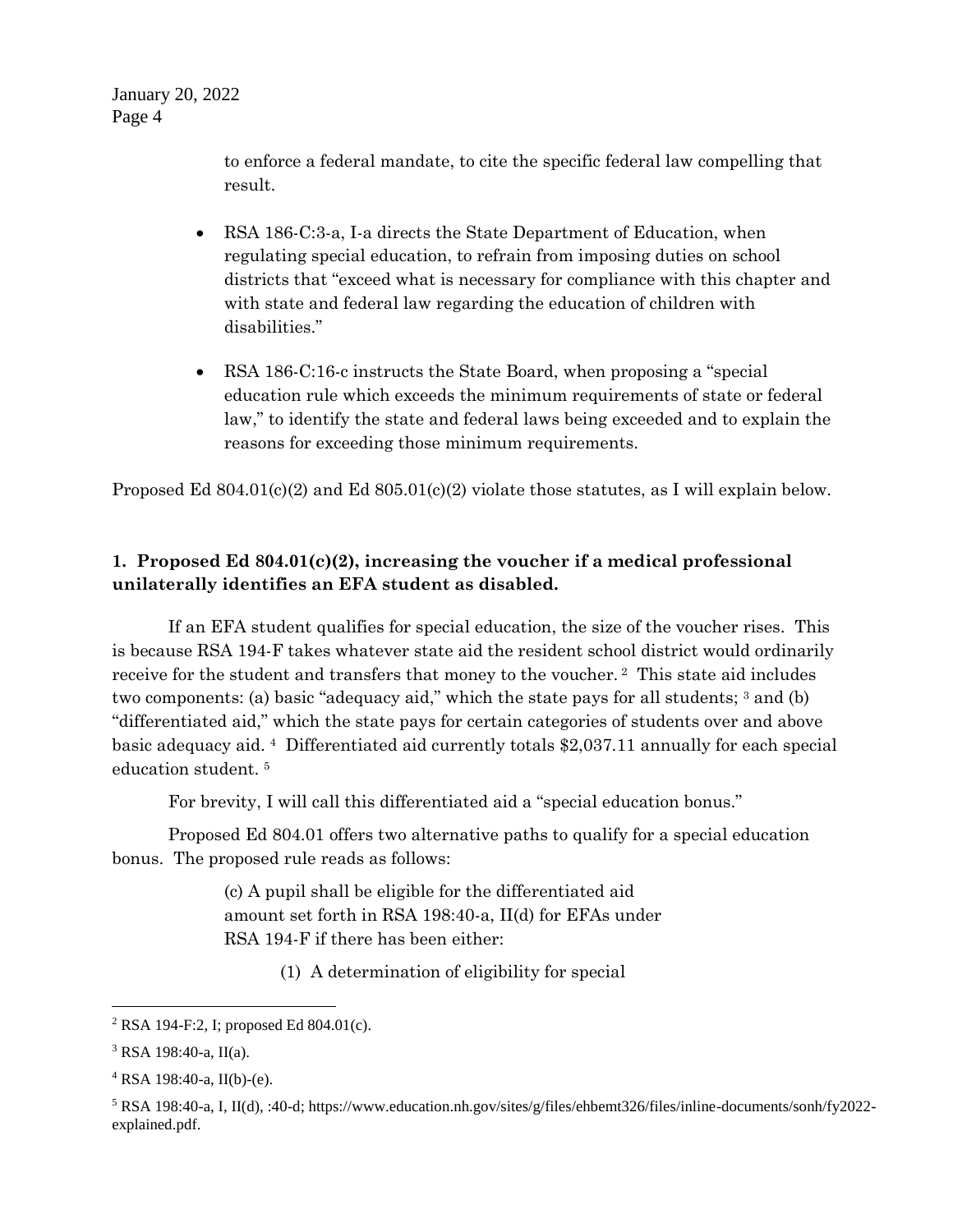> education, by an IEP team, in accordance with 34 C.F.R. 300.300-300.311; *or*

> (2) *A determination by a disabling condition by a medical professional listed under Ed 1107.04 Table 1100.1, as a qualified examiner for the particular condition, and who is licensed to practice in any state in the United States.*

#### (Emphasis added.)

The NHASEA objects to that second path, set forth in proposed Ed  $804.01(c)(2)$ , on the following grounds.

*First*, as I will elaborate below, proposed Ed 804.01(c)(2) illegally circumvents the controlling statutes. It creates counterfeit eligibility. It allows a child who in fact does not qualify for special education to receive the special education bonus.

*Second,* the State Board's rationale for creating this scheme falsely assumes that no school district is responsible for deciding whether an EFA child qualifies for special education. In fact, the IDEA compels both the district of residence and the district in which the private school is located to evaluate and determine whether an EFA student qualifies for special education.

*Third,* the term "medical professional," which the rules do not define, is unduly vague. It sweeps in providers who have no expertise in the relevant disability.

*Fourth, proposed Ed 804.01(c)(2)* is susceptible to abuse and fraud.

I will now expand on each of those four grounds.

Proposed Ed 804.01(c)(2) circumvents many important eligibility requirements in the state and federal special education laws. For example:

- The special education laws clearly state that the mere existence of a disability does not trigger eligibility for special education. To be eligible, a student must also, as a result of the disability, "need" special education. <sup>6</sup> The term "special education" means "specialized instruction." <sup>7</sup> Most medical professionals lack the expertise to determine whether a student requires specialized instruction.
- The special education laws require a "comprehensive evaluation" before a student can be deemed eligible for special education. <sup>8</sup> In New Hampshire, that comprehensive evaluation must always include tests that assess "academic

 $6$  20 U.S.C. § 1401(3)(A(ii)); RSA 186-C:2, I.

 $7$  20 U.S.C. § 1401(29).

<sup>8</sup> 34 C.F.R. §§ 300.301-300.306.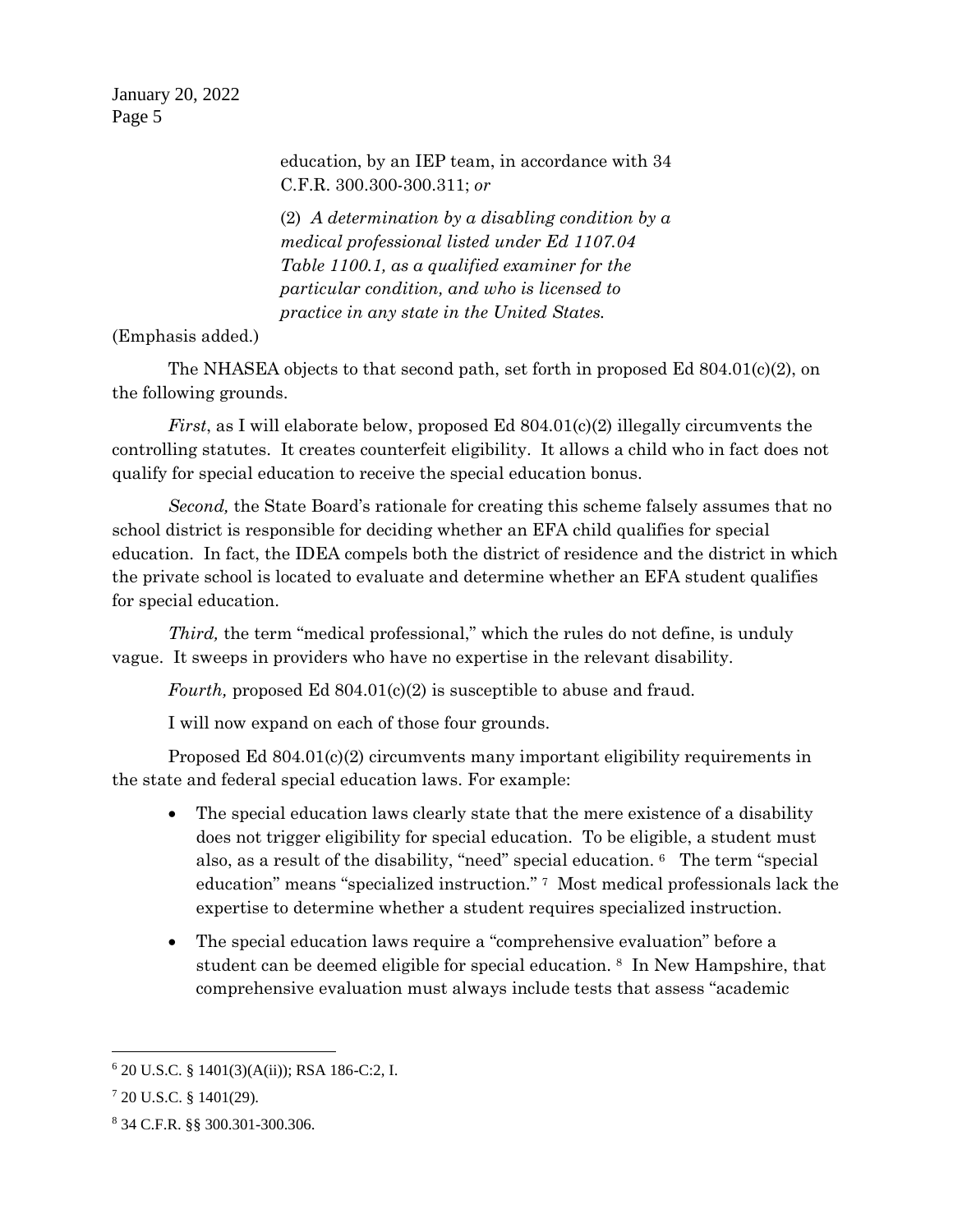performance." <sup>9</sup> If a "specific learning disability" such as dyslexia is suspected, the evaluation must also include a classroom observation. <sup>10</sup> Few medical professionals conduct academic testing or classroom observations.

- Only an IEP team convened by a school district has authority to decide whether a student qualifies for special education (unless a hearing officer overrules the team's decision). <sup>11</sup> The team reaches its decision by reviewing the evaluation results <sup>12</sup> and then determining whether the student has a disability and "needs" special education. <sup>13</sup>
- Proposed Ed  $804.01(c)(2)$  naively assumes eligibility criteria are uniform from district to district and state to state. In fact, the IDEA allows variability between jurisdictions. For instance, the U.S. Department of Education's rules list three alternative criteria for identifying a specific learning disability and allow each state to select which ones apply. <sup>14</sup> The New Hampshire Board of Education's special education rules in turn allow each school district to decide which criteria to use. <sup>15</sup>

Proposed Ed 804.01(c)(2) invites parents to bypass all those processes by simply obtaining a "determination" from a "medical professional" that the student "has a disabling condition."<sup>16</sup>

Ironically, while Ed 804.01(c)(2) offers special education bonuses to children who do not truly qualify for special education, RSA 194-F do not demand that parents spend any voucher dollars on special education.

Proposed  $804.01(c)(2)$  is illegal because it contradicts the two statutes it pretends to implement.

 The EFA statute allows the voucher to include "differentiated aid *that would have been provided to a public school* for that eligible student." RSA 194-F:2, I. (Emphasis added.)

<sup>11</sup> 34 C.F.R. §§ 300.305(a), 300.306(a); RSA 186-C:9; N.H. Code Admin. Rules Ed 1102.03(i), 1107.05, 1108.

 $12$  *Id.* (all).

<sup>13</sup> 34 C.F.R. § 300.305(a)(2)(iii)(A).

<sup>14</sup> 34 C.F.R. 300.307(a).

<sup>15</sup> Ed 1107.02.

 <sup>9</sup> N.H. Code Admin. Rules Ed 1107.04(b).

<sup>10</sup> 34 C.F.R. § 300.310(b)(2).

<sup>&</sup>lt;sup>16</sup> The form the College Scholarship Fund created for medical professionals to complete is no better than the proposed rule. The form asks whether the student has a disability and lists the qualifying disabilities recited in the special education laws, but does not ask whether the student requires special education. Nor does the form include the IDEA's special definitions for these disabilities, which in some instances differ from the standard medical definitions. The form appears at pages 21-22 of CFS's Parent Handbook for New Hampshire's EFA program, https://nh.scholarshipfund.org/wp-content/uploads/2021/10/Parent-Handbook-2021-DRAFT.pdf.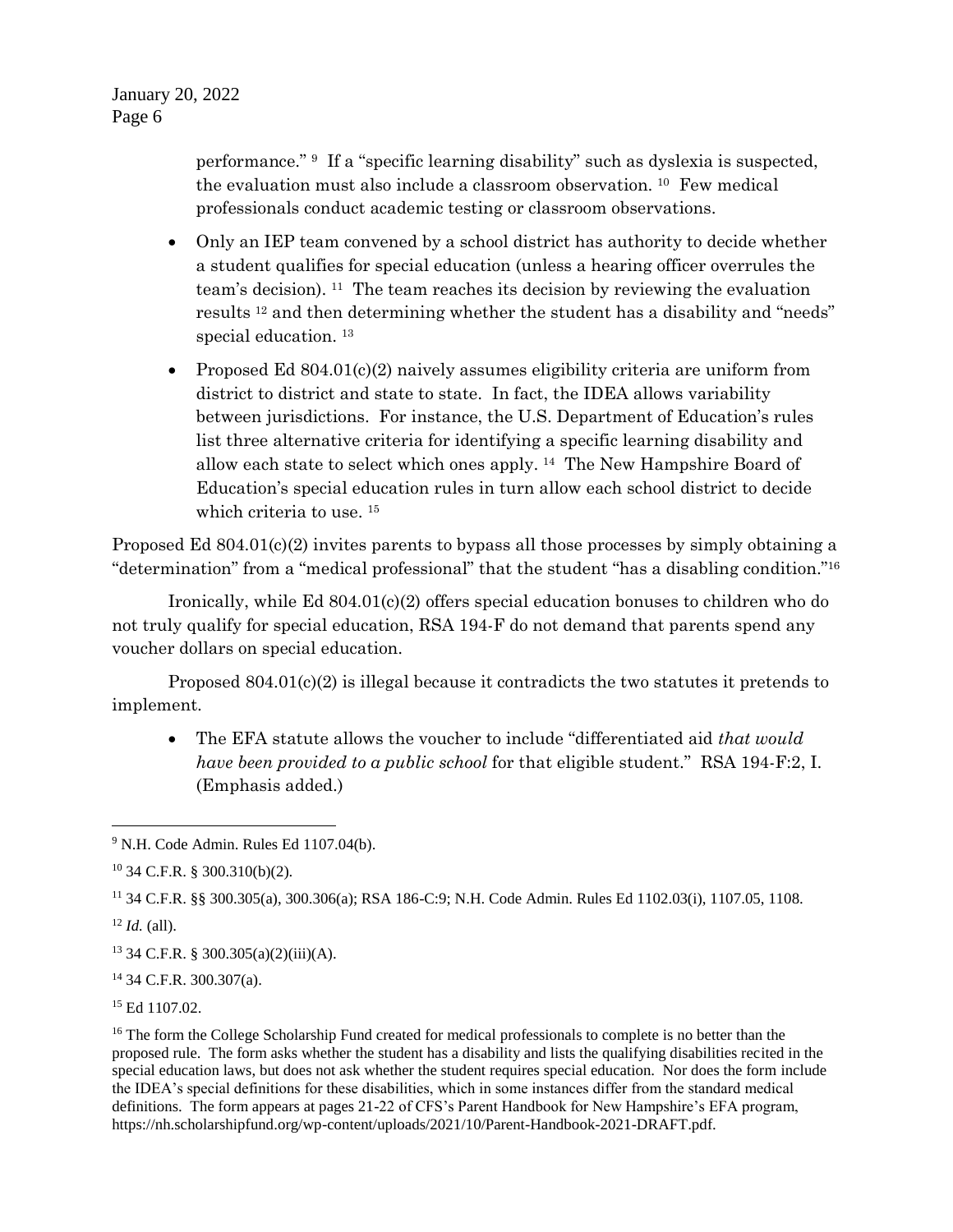> The differentiated aid statute offers a special education bonus only if the pupil "is receiving special education services." RSA 198:40-a, II(d).

In other words, under these statutes, a student who does not qualify to receive special education *from a school district* has no claim to the special education bonus. Furthermore, as explained above, a student who bypasses the evaluation process set forth in the special education laws cannot qualify for special education *from a school district*.

What is the State Board's response to those arguments? The Board falsely contends that once a child enrolls in an EFA program no school district is responsible for determining eligibility for special education.

As I explained to the State Board -- at the November 10, 2021 public hearing and in a follow-up letter -- that contention is incorrect. Quoting from my November 17 letter,

> When a student attends a private school, two school districts share responsibility to evaluate and identify: (a) the district in which the student resides, Ed 1105.01(b); and (b) the district in which the private school is located, Ed 1105.02(d). See U.S. Dept. Educ., *Questions and Answers on Serving Children with Disabilities Placed by Their Parents in Private Schools* (Revised April 2011), Question B-4. <sup>17</sup>

If the district where a private school student *resides* identifies the child as eligible for special education, it must write an IEP offering a FAPE and a placement that can implement the IEP. The student's parents then have three options: (i) accept the IEP and placement their school district offered; (ii) keep the child in a private school at their own expense; or (iii) seek reimbursement from the district of residence for the cost of private schooling, if attendance at the private school is necessary for the student to receive a FAPE. 20 U.S.C. §  $1412(a)(10)(A)$ , (C).

If the district *in which the private school is located* identifies the student as eligible for special education, it must include that child when calculating the pro rata share of IDEA funds it must spend on IDEA-eligible children attending the private school. 20 U.S.C.  $\S 1412(a)(10)(A)$ . This school district has discretion to spend a portion of those funds by providing special education and related services to the child through a "services plan," though the intensity of services need not rise to the level

 $\overline{a}$ 

<sup>&</sup>lt;sup>17</sup> https://sites.ed.gov/idea/files/Private School QA April 2011.pdf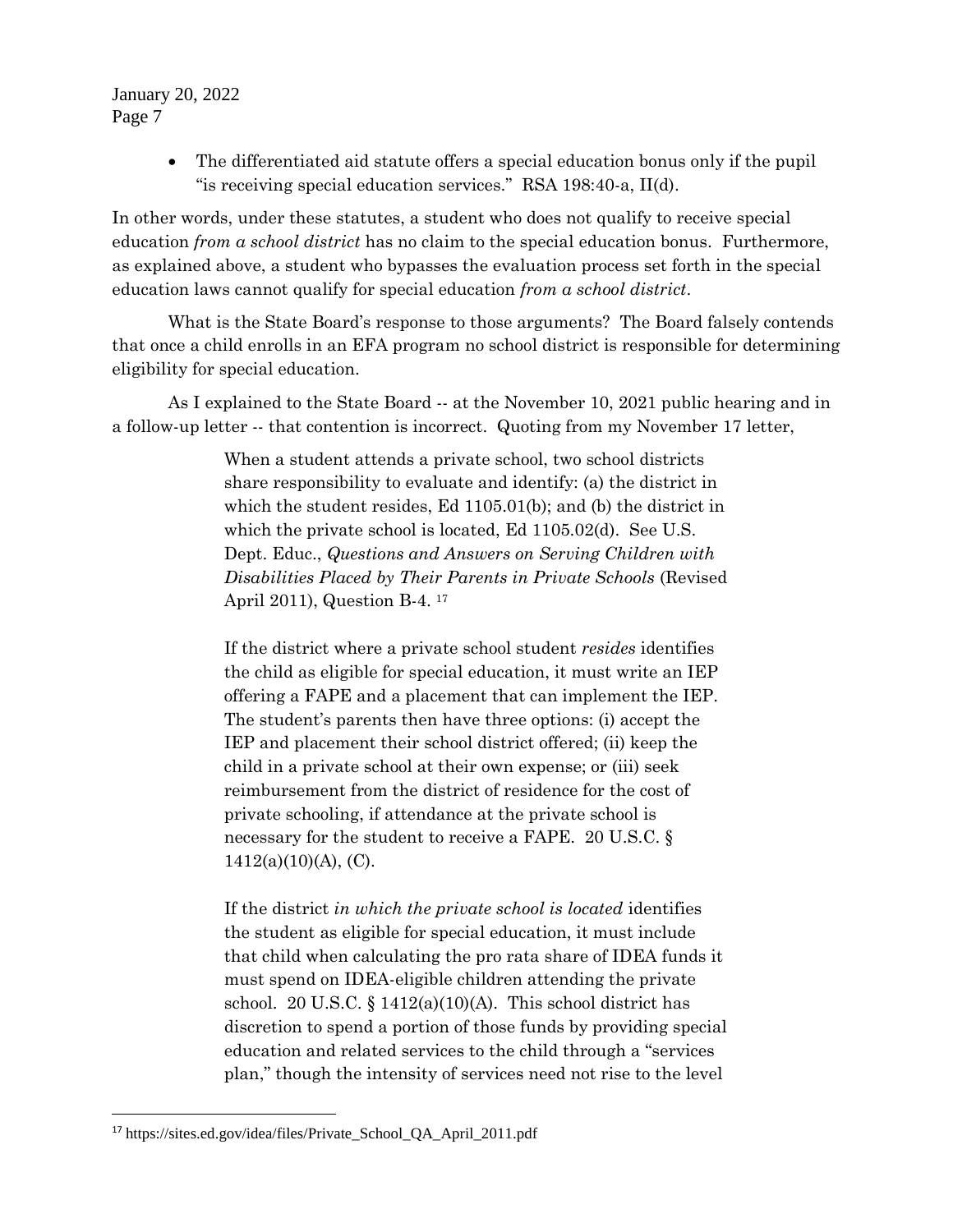required for a FAPE. 34 C.F.R. §§ 300.137, 300.138.

My November 17, 2021 letter to the State Board cited the U.S. Department of Education's official advice. To be precise, here is what the U.S. Department of Education advised in that guidance memorandum:

- When parents unilaterally place their child at a private school, the district in which the private school is located is obligated to find, evaluate and identify IDEA-eligible children attending the private school. U.S. Dept. of Education, *Questions and Answers on Serving Children with Disabilities Placed by Their Parents in Private Schools* (Revised April 2011), p. 4, Question B-1.
- Parents may also ask the district in which they reside to evaluate and identify their child as eligible for special education. *Id.,* p. 5, Question B-4. <sup>18</sup>

The State Board of Education's rationale for proposed Ed  $804.01(c)(2)$  ignores all that.

My next concern is that proposed RSA 804.01(c)(2) allows any "medical professional" licensed in any state to diagnose a "disabling condition," regardless of whether the professional has expertise in that condition or in special education.

In response to such concerns, the State Board belatedly added to proposed Ed  $804.01(c)(2)$  that the "determination of a disabling condition" must be made by a medical professional "listed under Ed 1107.04 Table 1100.1, as a qualified examiner for the particular condition."

That addition is worthless, for the following reasons:

- No relevant law defines the term "disabling condition."
- Ed 804.01(c)(2) still fails to recognize that the special education laws establish two eligibility hurdles: (a) the student must have one of the "disabilities" listed in the IDEA; and (b) the disability must create a need for specially designed instruction.
- Most importantly, Ed 1107.04 Table 1100.1 says nothing about which medical providers have sufficient expertise to identify which disabilities. Nor does that table require that the medical provider assess whether the student requires special education.

Lastly, proposed Ed 804.01(c)(2) includes no safeguards to prevent abuse. One can easily imagine a physician or nurse diagnosing a disability in order to please a parent. One can also imagine the Children's Scholarship Fund, which pockets up to 10 percent of every

<sup>&</sup>lt;sup>18</sup> https://sites.ed.gov/idea/files/Private School QA April 2011.pdf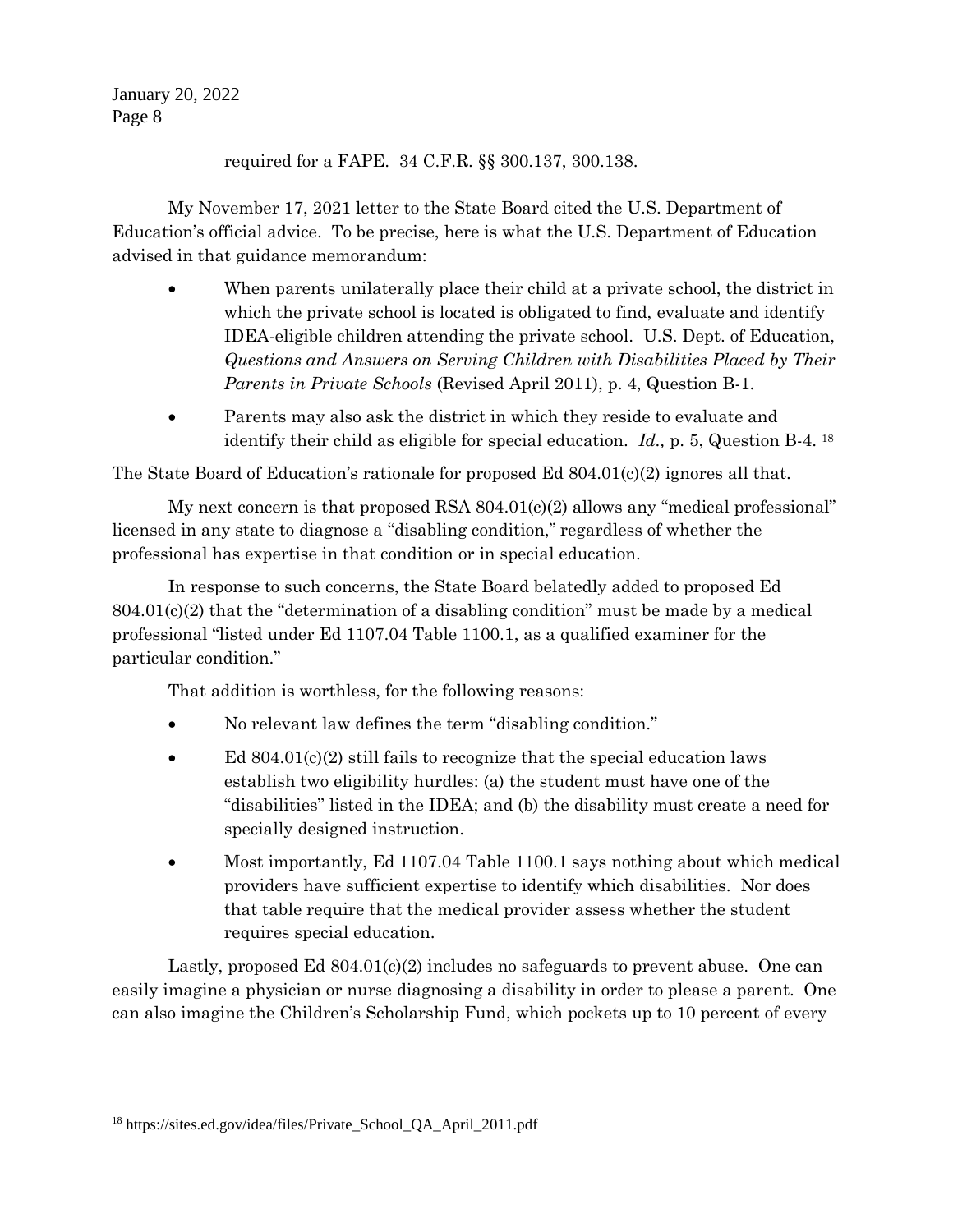student's voucher, <sup>19</sup> casually honoring suspect diagnoses. One can even imagine medical professionals in distant states making diagnoses without knowing the patient, as recently happened with the National Basketball Association's health insurance program.<sup>20</sup>

In conclusion, proposed Ed 804.01(c)(2) violates the following statutes.

- Because the rule contradicts RSA 194-F:2, I and 198:40-a, II(d), it is beyond the agency's authority and contrary to the intent of the legislature. RSA 541- A:13,  $IV(a)$ , (b).
- The proposed rule violates the public interest and thereby violates RSA 541- A:13, IV(c). The rule violates the public interest by allowing students who do not qualify for special education to draw vouchers from the public treasury as if they qualified for special education, while not requiring that any of the money be spent on special education. Furthermore, the rule includes no checks and balances to discourage bogus disability diagnoses.
- The proposed rule violates RSA 541-A:13, IV(d), because it will have a substantial economic impact not recognized in the fiscal impact statement. The impact will be in the Education Trust Fund, which is funded with taxpayer dollars, and the potential impact is approximately \$2,000 per EFA student.
- The State Board claims that the rule implements federal law by ensuring that all EFA students who potentially qualify for special education are evaluated and identified. When proposing a rule that purports to enforce a federal mandate, the State Board must "*specifically state* the federal statute and regulation requiring such new, expanded, or modified programs or responsibilities." RSA 541-A:27 (emphasis added). The State Board has not so. The Appendix to the State Board's December 9, 2021 Final Proposal cites no federal law whatsoever. In fact, the proposed rule does not implement federal law; it contradicts federal law regarding how to identify a student as eligible for special education.
- $\bullet$  Since proposed Ed 804.01(c)(2) exceeds what is necessary to comply with federal law, it violates RSA 186-C:3-a, I-a.
- The proposed rule also violates RSA 186-C:16-c, by failing to include in the Appendix any reasons to exceed federal law. While the State Board has provided reasons outside of the Appendix, those reasons are based on the false premise that no school district is responsible for evaluating and

 <sup>19</sup> RSA 194-F:4, V allows the scholarship organization that administers the EFA program to pocket *up to* 10% of any voucher. The College Scholarship Fund is reportedly keeping that full 10%.

 $^{20}$  E.g., https://www.npr.org/2021/10/07/1044052168/nba-former-players-charged-health-care-fraud.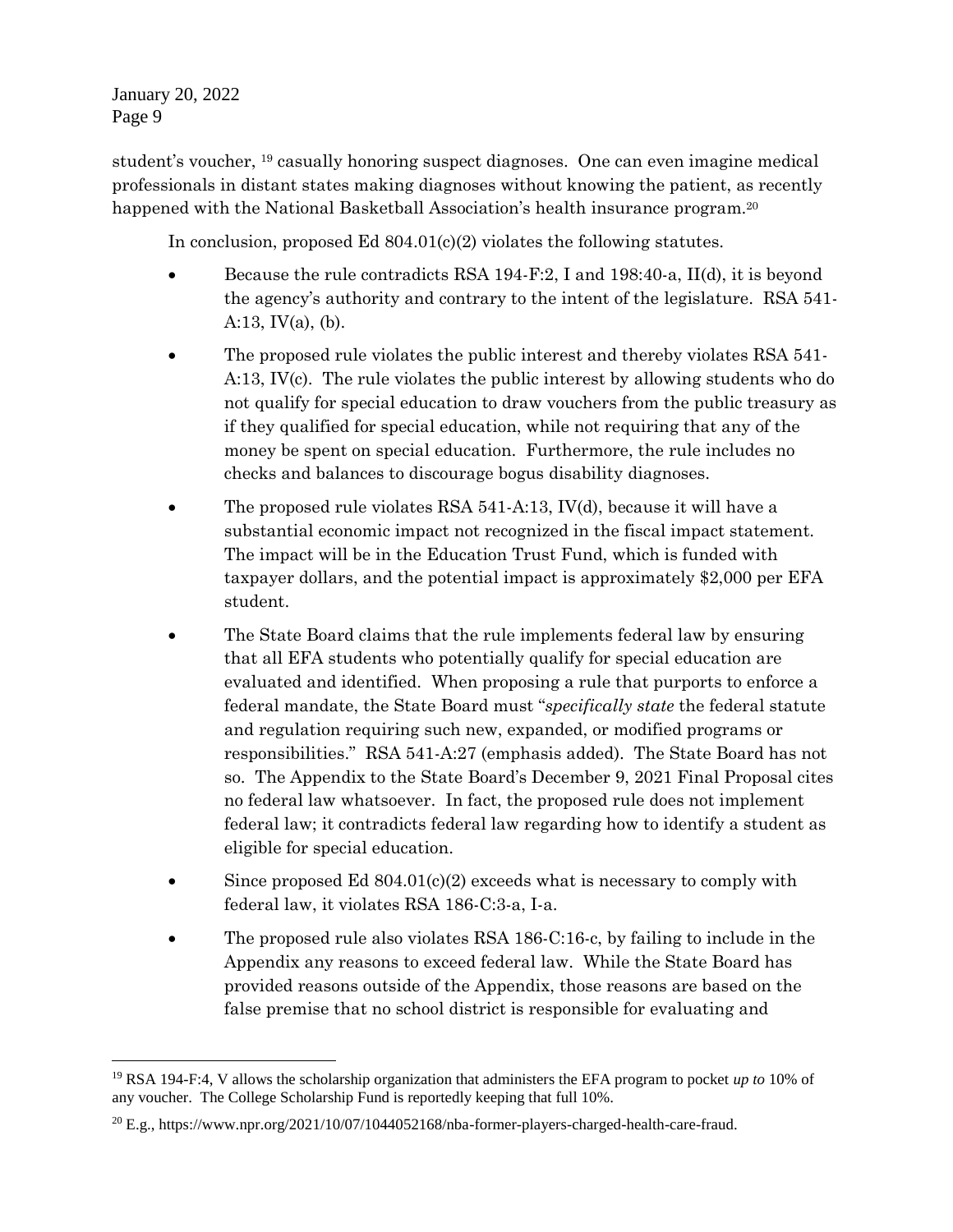$\overline{a}$ 

identifying EFA students who qualify for special education.

*As a solution, the NHASEA urges you to strike proposed 804.01(c)(2).*

## **2. Proposed Ed 805.01(c)(2) regarding children with disabilities attending** *public schools* **as nonresident tuition students.**

RSA 194-F:4, III directs the scholarship organization to notify parents of students with disabilities "that participation in the EFA program is a parental placement under 20 U.S.C. section 1412." Section 1412 of the IDEA allows parents to decline a free appropriate public education (FAPE) by unilaterally placing their children in private schools. <sup>21</sup>

Proposed Ed  $805.01(c)(2)$  impermissibly narrows the broad sweep of the EFA statute. RSA 194-F:4, III treats *all* EFA children as children placed by parents in private schools, thereby forfeiting the right to a FAPE. Proposed Ed  $805.01(c)(2)$ , in contrast, creates two categories:

- (1) The proposed rule states that EFA children attending private schools forfeit the right to a FAPE.
- (2) The proposed rule states that EFA children attending public schools retain the right to a FAPE. The proposed rule adds that the district of residence, not the public school the student attends, is responsible for providing a FAPE.

There is a myth that the right to a FAPE is portable. The myth pretends that federal law guarantees a FAPE when a *nonresident* student attends a public school under a state school choice program even though a FAPE is available *in the district where the student resides.*

The U.S. Department of Education has fed that myth in a few letters over the years.<sup>22</sup> However, Congress has declared that such opinion letters carry no legal weight, as they are not the product of formal rulemaking. 20 U.S.C. § 1406(d), (e)(1).

 $21$  The federal Individuals with Disabilities Education Act (IDEA) requires that participating states make a free appropriate public education (FAPE) "available" to every disabled student who requires special education. 20 U.S.C. §§ 1401(3), 1412(a)(1)(A). The IDEA defines "free appropriate public education" as "special education and related services" that: (a) are provided at public expense and under public supervision; (b) meet the standards of the State education agency; (c) include appropriate education; and (d) are provided in conformity with an individualized education program (IEP). 20 U.S.C. § 1401(9). Courts have elaborated that, in order for an IEP to be "appropriate," it must be reasonably calculated to confer meaningful educational benefits. E.g., *C.D. v Natick Public School District***,** 924 F.3d 621 (1st Cir. 2019), cert. denied, 140 S.Ct. 1264 (2020).

<sup>22</sup> E.g., *Letter Lutjeharms*, 16 IDELR 554, 16 LRP 937 (U.S. Dept. Educ., Office of Special Education and Related Services, 1990). The precise issue in that letter was whether a student enrolled in a state school choice program was entitled to transportation from the district of residence to a distant public school when the resident district offered appropriate special education in its own public schools. Under the IDEA, a child's entitlement to a FAPE includes the right to transportation as a related service when necessary for the student to access appropriate special education. 20 U.S.C. § 1401(9), (26)(A).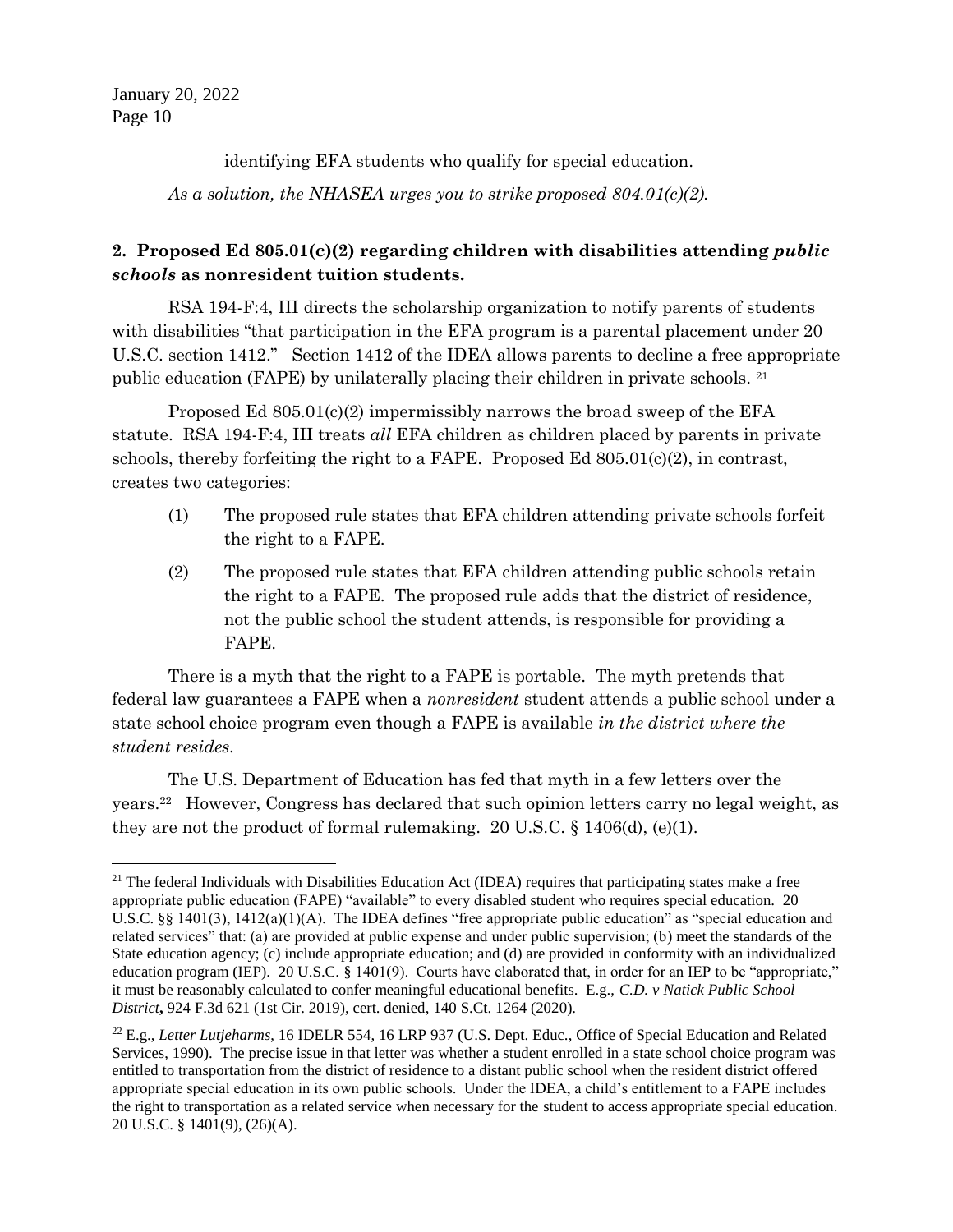Moreover, courts have resoundingly rejected the conclusions reached in those letters. E.g, *Osseo Area Schools v. M.N.B*., 970 F.3d 917, 922-23 (8th Cir. 2020) (an IDEA case); *Timothy H. v. Cedar Rapids Community School District*, 178 F.3d 968, 973 and n. 5 (8th Cir. 1999) (a Section 504 case).

As one court explained, the IDEA merely requires that participating states make a FAPE "available" to all children with disabilities who require special education. 20 U.S.C. §  $1412(a)(1)(A)$ . If a FAPE is available in the district of residence's public schools, the State has fulfilled its duty. *Osseo,* 970 F.3d at 922-23.

Refuting the portability myth, federal courts have also upheld state school choice statutes that erect special barriers for IDEA-eligible children. These decisions conclude that such discrimination is reasonable because special education is *special,* entailing unique costs, rights, and duties. *P.F. v. Taylor*, 914 F.3d 467 (7th Cir. 2019) (excluding nonresident special education students from a school of choice if that public school lacks the space or resources to meet the student's special needs); *Clark v. Banks*, 193 F.Appx. 510 (6th Cir. 2006) (excluding nonresident special education students from a school of choice if that public school and the district of residence cannot agree on how to fund special education) .

Even if the right to a FAPE is "portable," following the child to any public school, the IDEA does not require that the *district of residence* provide a FAPE. The IDEA imposes ultimate responsibility on the *State,* not any specific school district, to make a FAPE available. 20 U.S.C. § 1412(a)(1)(A). The State may provide and fund a FAPE. Or the State may delegate responsibility to any school district.

Why not impose responsibility on the district that chooses to accept nonresident tuitions students, rather than dragooning the district in which the student resides? Why not impose responsibility on the district that receives the voucher money, rather than the district stripped of all state aid tied to the student?

Requiring the district of residence to provide a FAPE to a student attending some other district's public school is impractical. New Hampshire has seen the consequences of such schemes, having already compelled the district of residence to provide a FAPE to any IDEA-eligible child attending a charter school. Problems arise when the district of residence must provide a FAPE at a school over which it has no managerial control.

If the district of residence can provide a FAPE in its own public schools, with its own personnel, it will be more costly to provide a FAPE at some out-of-district school. The duty to provide a FAPE also includes the duty to transport the student to school. Transportation can be expensive and logistically difficult if the student attends a faraway school operated by another district.

By imposing on the district residence new costs not required by federal law, proposed Ed 805.01(c)(2) amounts to a new unfunded state mandate. The proposed rule thus runs afoul of RSA 541-A:25 and :26 and Part 1, Article 28-a of the New Hampshire Constitution.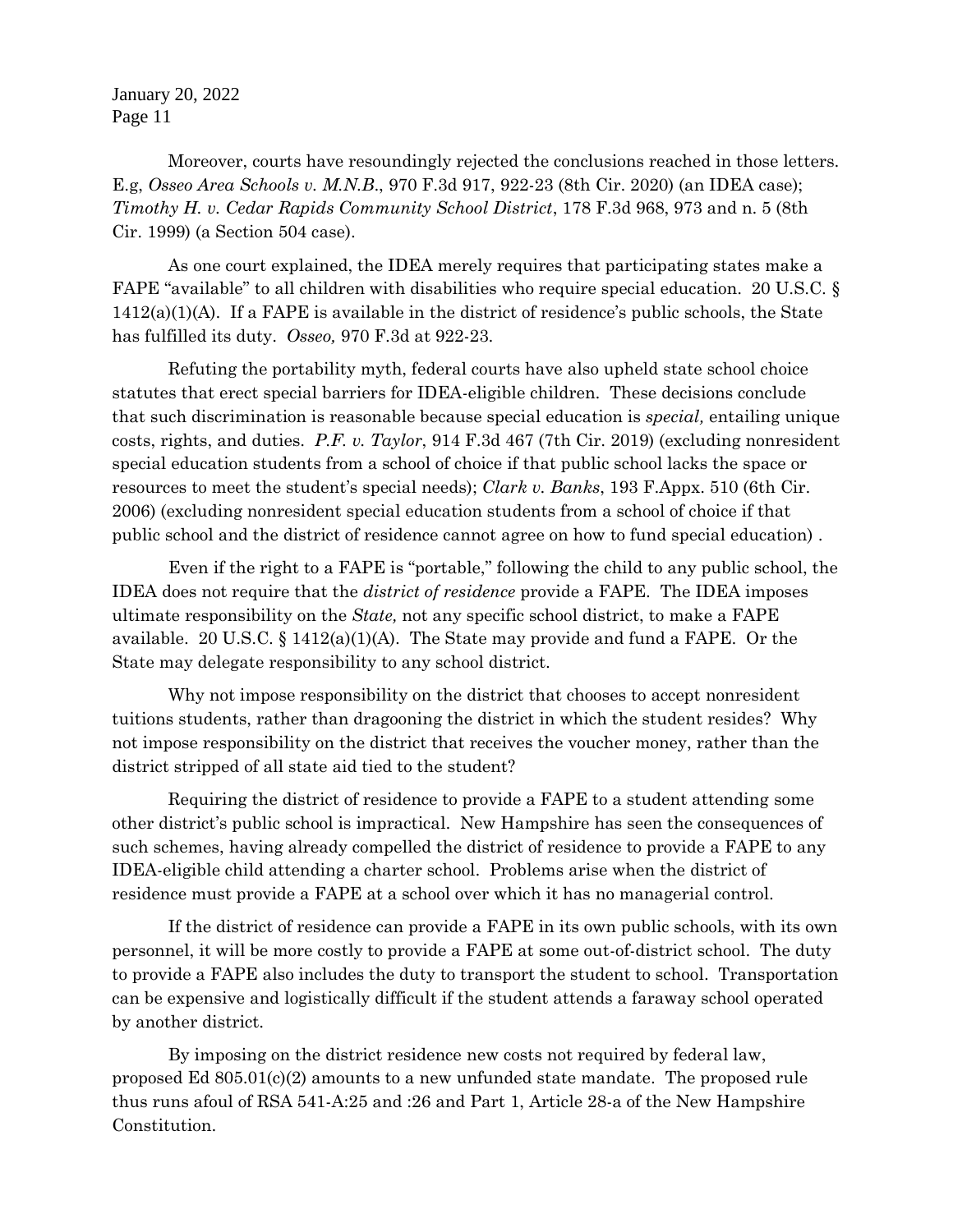$\overline{a}$ 

The unfunded state mandate argument applies *even if the right to a FAPE is portable*. There are two reasons why. First, the right to a FAPE is a state mandate, not a federal mandate; the IDEA applies only to states that elect to participate. Second, as noted above, the IDEA does not compel the State to delegate responsibility to the district of residence.

In conclusion, proposed Ed 805.01(c)(2) violates the following statutes.

- Since it contradicts RSA 194-F:4, III, it is beyond the agency's authority and contrary to the intent of the legislature. RSA 541-A:13, IV(a), (b).
- The proposed rule violates RSA 541-A:13, IV(c) because it is contrary to the public interest and for similar reasons violates RSA 541-A:13, IV(d) because it will have a substantial economic impact not recognized in the fiscal impact statement. Special education is costly. <sup>23</sup> The proposed rule needlessly dragoons the district of residence into providing a FAPE at a school over which it has no control, after stripping the resident district of all state aid tied to the student.
- The State Board claims that the rule implements federal law. When proposing a rule that purports to enforce a federal mandate, the State Board must "*specifically state* the federal statute and regulation requiring such new, expanded, or modified programs or responsibilities." RSA 541-A:27 (emphasis added). The State Board has not done that. The Appendix to the State Board's December 9, 2021 Final Proposal cites no federal law whatsoever.
- $\bullet$  Since proposed Ed 805.01(c)(2) exceeds what is necessary to comply with federal law, it violates RSA 186-C:3-a, I-a.
- The proposed rule also violates RSA 186-C:16-c, by failing to include reasons to exceed federal law.

*As a solution, the NHASEA urges you to amend proposed Ed 805.01(c)(2) by rewording the notice to state as follows:*

> "Participation in the EFA program is a parental placement under 20 USC section 1412, Individuals with Disabilities Education Act (IDEA). Pursuant to RSA 194-F:4, III, parentally-placed children with disabilities are not entitled to a FAPE while participating in the State-Funded EFA program."

<sup>&</sup>lt;sup>23</sup> Many national studies over the years have concluded that the average annual pupil cost for educating special education students is approximately twice the average annual per pupil cost for educating students who do not qualify for special education. In New Hampshire, the average annual per pupil cost for regular education students is approximately \$17,000.